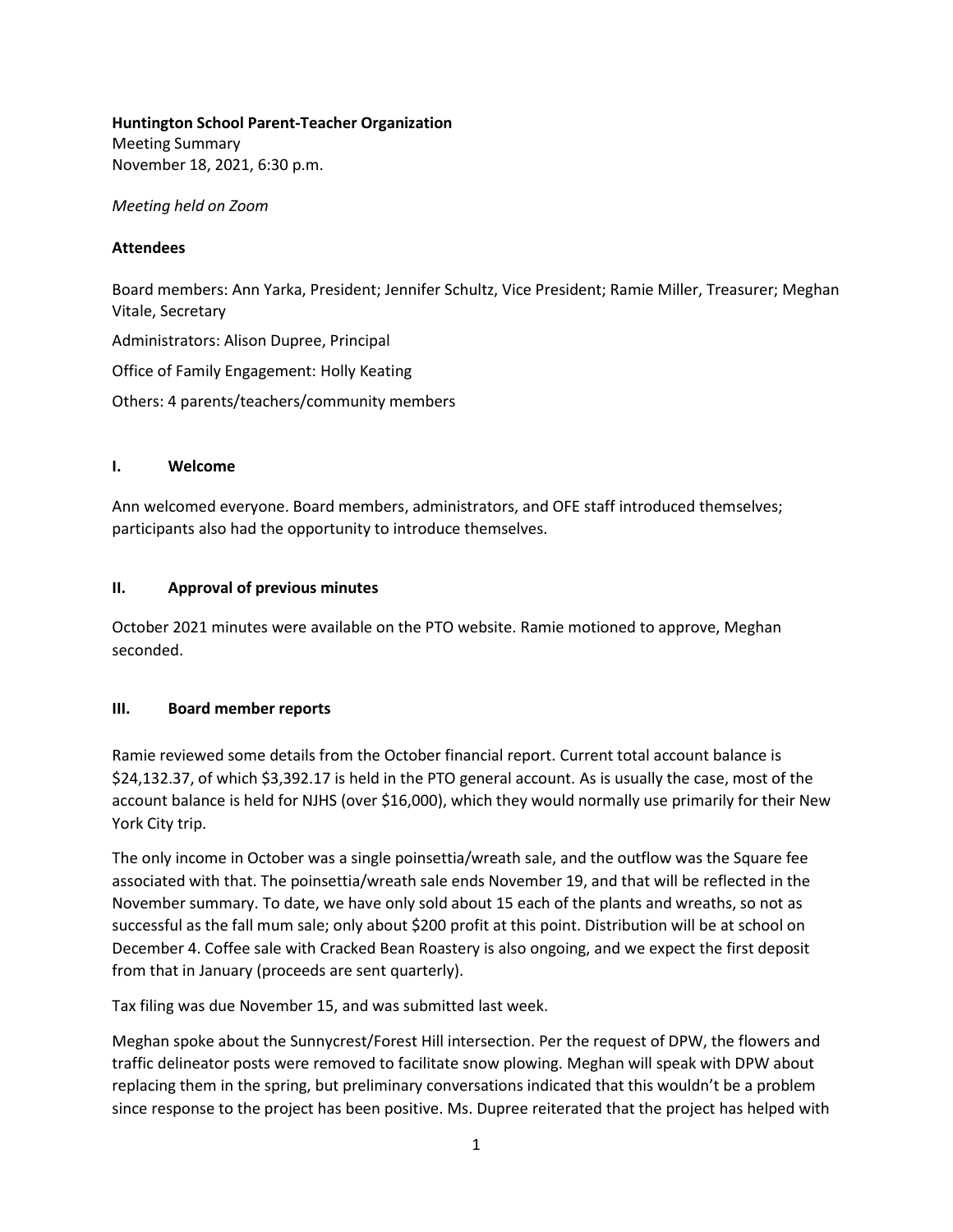traffic flow and safety during arrival and dismissal, and she would support replacing the planters and traffic posts in the spring once plowing is done. TNT is accepting proposals for Special Projects again, with applications due December 31. Meghan will submit another application for more durable planters, more traffic delineators, and additional paint. There is interest is extending the painted (yellow) area along the Sunnycrest Road south side curb to the school driveways. Meghan will coordinate with DPW to see if this is possible. We will wait and see how the mural holds up over the winter.

Apparel sale orders were due November 3. Ms. Archie is running this sale. Ann met with Ms. Archie to collect the cash and checks from the paper orders (although a lot of sales were online), and made that deposit (\$943). We are waiting on an invoice. Papa's Sports has indicated they will aim to deliver product to school on December 3, but they are facing the supply chain issues that the entire country (and world) is facing right now, so that could be delayed. We'll provide updates when we can.

## **IV. Old business**

There was no old (tabled) business.

## **V. New business**

There were no fund requests or other business that required a vote.

Ann asked Ms. Dupree if she had any items to add.

Ms. Dupree said that she has been working with SCSD Facilities to get signs for the parking lot indicating bus lanes and parent drop off areas. Hopefully those will be installed within the next 3 weeks or so.

Ms. Dupree explained that students recently took the NWEA assessment, which is replacing the old STAR tests. NWEA is responsive to students' actual level, whereas STAR was a standardized set of question. NWEA provides a Lexile score and percentile score compared nationally. Teachers have said it's a fairly accurate prediction of state test scores. A second round of NWEA tests will be given in the spring, before the State assessments.

#### **VI. Discussion**

There was a discussion about the Gertrude Hawk spring fundraiser. We really need a volunteer to help run this fundraiser; would be great to have someone "shadow" Board members this year. Proposed schedule:

- Brochures delivered to school around Feb 1, get to students by Feb 4
- Orders due March 1 (Tues after Feb break), submit to GH by March 7
- Ask for delivery by March 30 (requires 3 weeks)
- Distribute to students March 31-April 1 (Th-Fr)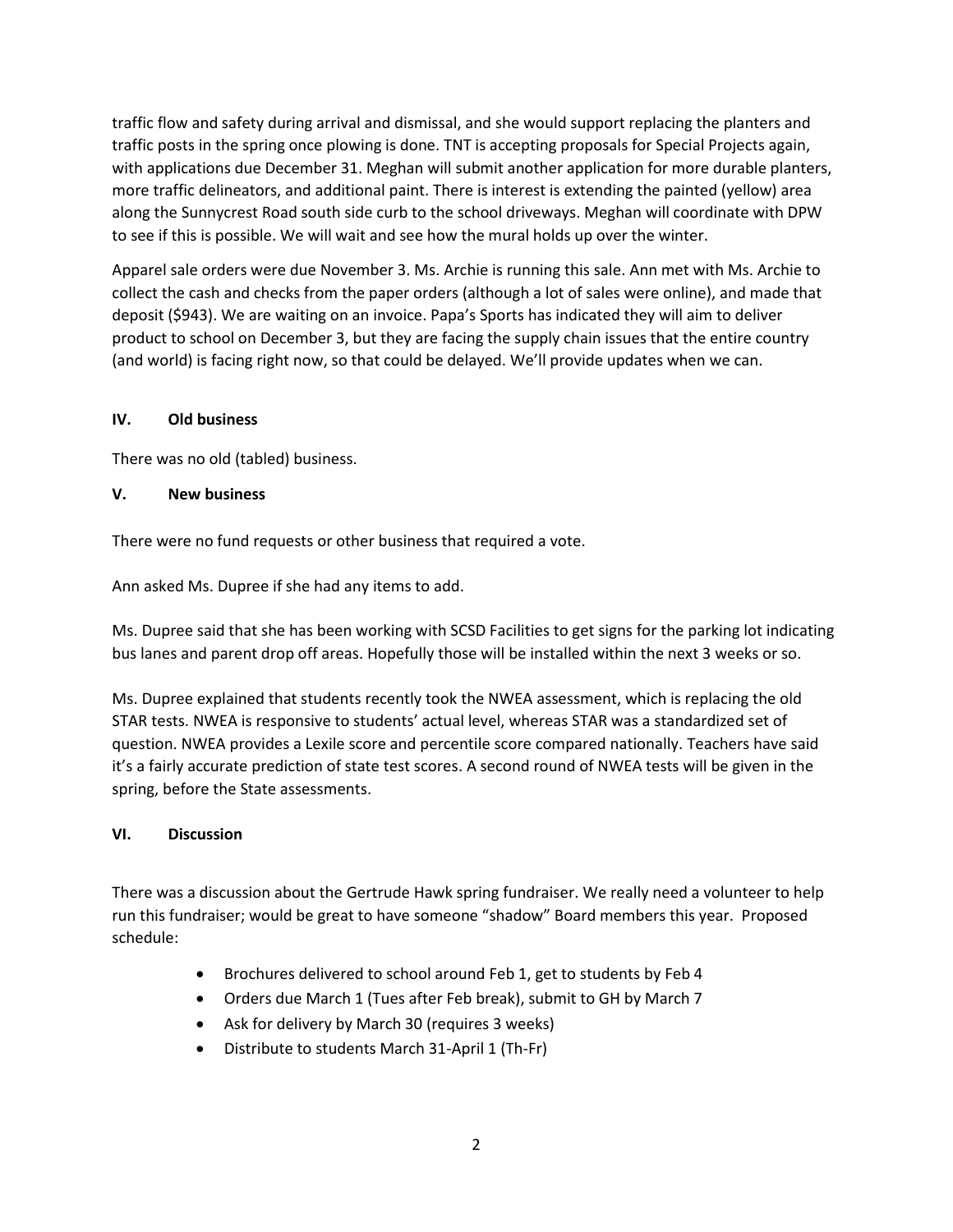There were no concerns raised about this schedule. The admin team doesn't have anything planned at the moment but they will work around this schedule. Meghan will reach-out to our representative and ask for brochures to be delivered to school by the end of January.

Ann ask about the possibility of a Hershey's ice cream fundraiser, in the cafeteria during lunches. NJHS is doing popcorn on Thursdays starting after the Thanksgiving Break, and Sunshine Committee is already selling candy on Fridays, so Mon-Wed might be possible for ice cream. Volunteers would be needed to staff the sale and handle money during lunches. Meghan suggested that Ann contact Ms. Stroman (5<sup>th</sup> grade), since she has also mentioned this fundraiser in the past.

# **VII. Office of Family Engagement report**

Holly Keating presented some ideas for the School Parent and Family Involvement Plan. Huntington will receive \$6,000 in Title I funds, which can be used for events for families, although every event needs to have an educational component. \$1,000 can be used to buy food. There will be a meeting to review the final proposed plan; this is tentatively scheduled for December 2. The proposal at the moment includes:

- Curriculum night in January 2022. One teacher from each grade to host a night for families to understand curriculum, how they can support student's learning at home. Virtual.
- Paint Night Sip of Color Syracuse will host. Virtual. Supplies will either be delivered to home or picked up at school by parents. Academic, behavior, and attendance data to be presented in the middle of the event. Geared more towards parents. January or February.
- Virtual Family Reading Night, March 2022. Families will have a chance to win books. One teacher from each grade will host a Zoom meeting in which families share and read books with each other.
- Learn How to Bake an Apple Pie, May 2022. Mrs. Dyer's  $2^{nd}$  grade class will be learning about and planting apple trees in the spring – or adopting a tree – and culinary teacher from ITC will do a virtual baking class for families. Ingredients will be supplied for families or have families pick up at school. (Original plan had been to plant a tree, but SCSD Facilities said this could not be done on school property because of maintenance concerns.)

A parent asked why Sip of Color would be hired for the paint night instead of utilizing our Huntington art teachers. Holly responded that the person that runs Sip of Color is an approved vendor for SCSD and works with the after school program. It was also pointed out that teachers would need to be paid for extension of service if they participate. There was a brief discussion about whether families would be more likely to participate if it's a teacher they know, or if there is a novelty of having someone else. The idea is to make it more of an "experience." This event was intended to be more for parents, although Ms. Dupree said they had initially envisioned it as in-person, with parents in one space and some kids' activities in another, but then they reconsidered this as a virtual event. However, she just received guidance last week that in-person events are allowed, so maybe this could be reconsidered again. Parents suggested that hybrid events would be ideal, as there is a benefit to in-person events but also want to include people who do not feel comfortable at events right now.